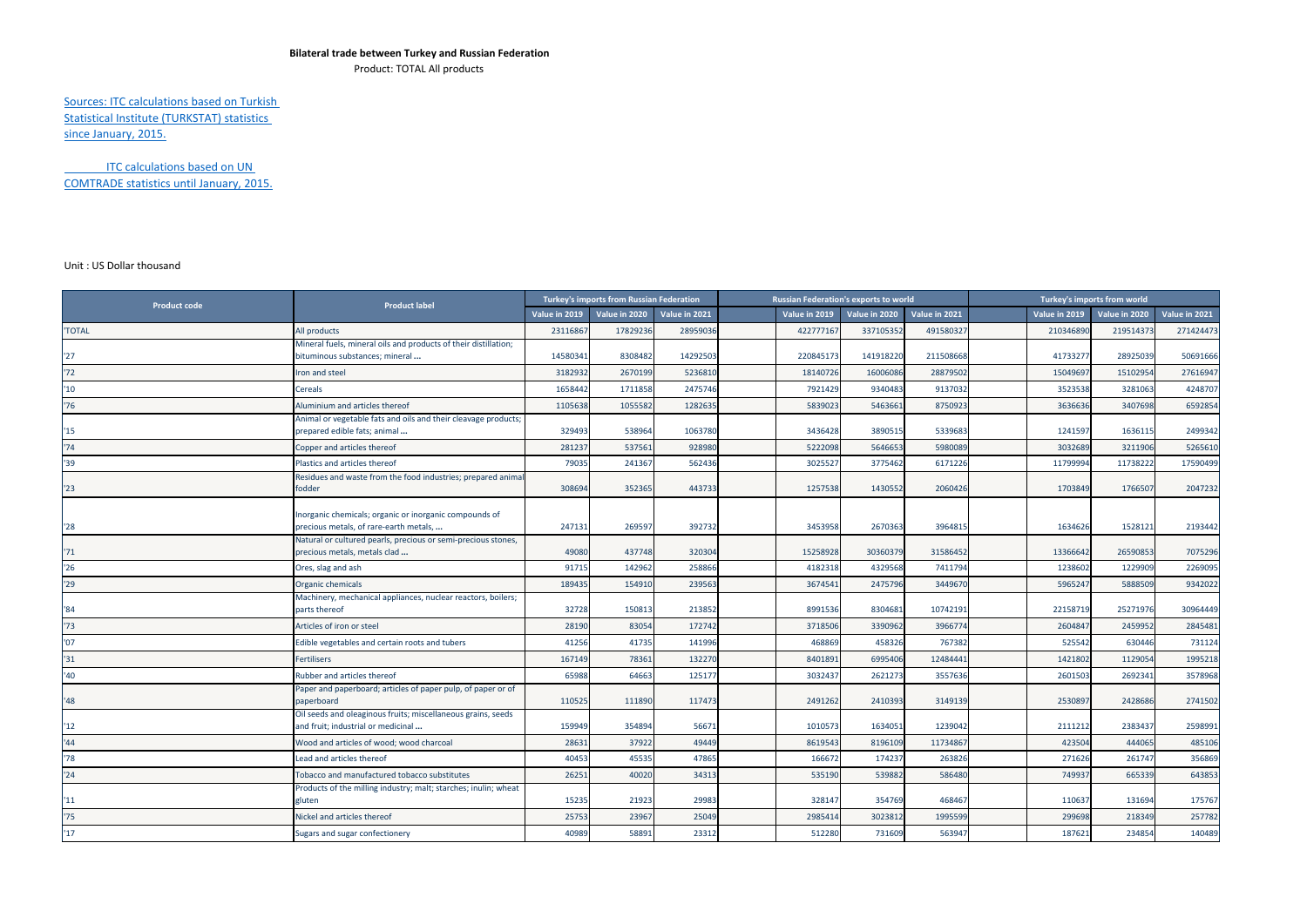| $^{\prime}85$ | Electrical machinery and equipment and parts thereof; sound<br>recorders and reproducers, television  | 17930 | 14592 | 23108 | 5559090 | 4352337 | 612279  | 15450119 | 1713959 | 19966240 |
|---------------|-------------------------------------------------------------------------------------------------------|-------|-------|-------|---------|---------|---------|----------|---------|----------|
| '21           | Miscellaneous edible preparations                                                                     | 7796  | 11292 | 21338 | 699638  | 81987   | 1072523 | 629252   | 72438   | 817296   |
| '70           | Glass and glassware                                                                                   | 1692  | 21440 | 2071  | 755462  | 702310  | 93190   | 772592   | 84281   | 1133797  |
| 22            | Beverages, spirits and vinegar                                                                        | 13507 | 26946 | 19047 | 615246  | 624578  | 823451  | 338823   | 46649   | 486697   |
| '33           | Essential oils and resinoids; perfumery, cosmetic or toilet<br>preparations                           | 8413  | 12312 | 17750 | 772309  | 86779   | 991090  | 1261354  | 1160538 | 1261591  |
| '25           | Salt; sulphur; earths and stone; plastering materials, lime and<br>cement                             | 1302  | 7089  | 15720 | 1080136 | 921913  | 110838  | 407195   | 39000   | 540075   |
| '82           | Tools, implements, cutlery, spoons and forks, of base metal;<br>parts thereof of base metal           | 17734 | 16870 | 15210 | 197168  | 197513  | 249070  | 579347   | 597740  | 670313   |
| '34           | Soap, organic surface-active agents, washing preparations,<br>lubricating preparations, artificial    | 4558  | 7076  | 14446 | 490466  | 552704  | 640446  | 864886   | 94640   | 1104961  |
| '47           | Pulp of wood or of other fibrous cellulosic material; recovered<br>(waste and scrap) paper or         | 6730  | 17683 | 13948 | 1122969 | 1087020 | 1403989 | 997960   | 93587   | 1231402  |
| '38           | Miscellaneous chemical products                                                                       | 7453  | 10444 | 1354  | 995741  | 951290  | 116676  | 219431   | 239022  | 2902670  |
| '81           | Other base metals; cermets; articles thereof                                                          | 4083  | 8863  | 12638 | 1000549 | 709439  | 69384   | 265498   | 22207   | 231699   |
| '08           | Edible fruit and nuts; peel of citrus fruit or melons                                                 | 4038  | 1560  | 12352 | 118752  | 137027  | 15359   | 937968   | 90402   | 913528   |
| $32^{\circ}$  | Tanning or dyeing extracts; tannins and their derivatives;<br>dyes, pigments and other colouring      | 34028 | 26119 | 1201  | 349527  | 339477  | 415145  | 1940582  | 196205  | 2425767  |
| '90           | Optical, photographic, cinematographic, measuring, checking,<br>precision, medical or surgical        | 8608  | 20618 | 1167  | 1813803 | 1468716 | 1680045 | 4505158  | 475366  | 4882480  |
| $30^{\circ}$  | Pharmaceutical products                                                                               | 2500  | 1019  | 10328 | 843795  | 1031989 | 2521083 | 4911311  | 495818  | 6874907  |
| '87           | Vehicles other than railway or tramway rolling stock, and<br>parts and accessories thereof            | 10058 | 11812 | 9851  | 3758155 | 272293  | 3736260 | 10008035 | 1529156 | 15594822 |
| '83           | Miscellaneous articles of base metal                                                                  | 2238  | 4493  | 8257  | 189672  | 201296  | 28851   | 683328   | 66648   | 789594   |
| '54           | Man-made filaments; strip and the like of man-made textile<br>materials                               | 7933  | 2671  | 7080  | 70061   | 69319   | 108287  | 2280426  | 180128  | 2268637  |
| '55           | Man-made staple fibres                                                                                | 5411  | 5296  | 4986  | 58571   | 57698   | 68647   | 1881403  | 130908  | 1692524  |
| '89           | Ships, boats and floating structures                                                                  | 3332  | 1784  | 4935  | 481835  | 376891  | 130981  | 1015462  | 71064   | 1204889  |
| '80           | <b>Fin and articles thereof</b>                                                                       |       | 1122  | 297   | 8729    | 1317    | 19618   | 85903    | 8285    | 152537   |
|               | Wadding, felt and nonwovens; special yarns; twine, cordage,                                           |       |       |       |         |         |         |          |         |          |
| '56           | ropes and cables and articles thereof                                                                 | 3394  | 2956  | 2974  | 161838  | 180899  | 193289  | 345440   | 41628   | 393820   |
| '43           | Furskins and artificial fur; manufactures thereof                                                     | 1172  | 1369  | 2769  | 50500   | 39550   | 56908   | 47082    | 2634    | 41023    |
| '20           | Preparations of vegetables, fruit, nuts or other parts of plants                                      | 1684  | 801   | 1700  | 341467  | 414486  | 494436  | 149157   | 14912   | 151303   |
| 96'           | Miscellaneous manufactured articles                                                                   | 1062  | 867   | 153   | 306722  | 331513  | 40969   | 45167    | 42428   | 437288   |
| '94           | Furniture; bedding, mattresses, mattress supports, cushions<br>and similar stuffed furnishings;       | 915   | 1246  | 1193  | 66633   | 641024  | 91601   | 758159   | 72077   | 796709   |
| '86           | Railway or tramway locomotives, rolling stock and parts<br>thereof; railway or tramway track fixtures | 16    | 56    | 1130  | 910555  | 795681  | 1192342 | 203117   | 442933  | 212818   |
| '68           | Articles of stone, plaster, cement, asbestos, mica or similar<br>materials                            | 377   | 1067  | 1091  | 532733  | 516840  | 647228  | 421241   | 46377   | 520400   |
| 88'           | Aircraft, spacecraft, and parts thereof                                                               | 2290  | 1623  | 1072  |         |         |         | 3528230  | 376794  | 2832409  |
| '93           | Arms and ammunition; parts and accessories thereof                                                    | 5037  | 525   | 823   |         |         |         | 239925   | 29314   | 199132   |
| '69           | Ceramic products                                                                                      | 741   | 668   | 702   | 322979  | 318506  | 391799  | 301718   | 34218   | 393002   |
|               |                                                                                                       |       |       |       |         |         |         |          |         |          |
| '36           | Explosives; pyrotechnic products; matches; pyrophoric alloys;<br>certain combustible preparations     |       | 133   | 489   | 112795  | 136187  |         | 44916    | 42842   | 59326    |
| '19           | Preparations of cereals, flour, starch or milk; pastrycooks'<br>products                              | 496   | 807   | 457   | 687951  | 754868  | 926194  | 219127   | 211420  | 263865   |
| '18           | Cocoa and cocoa preparations                                                                          | 208   | 430   | 427   | 725515  | 740892  | 877786  | 627713   | 708979  | 760408   |
| '05           | Products of animal origin, not elsewhere specified or included                                        | 757   | 1002  | 392   | 116852  | 96515   | 118825  | 55628    | 52550   | 69608    |
| '03           | Fish and crustaceans, molluscs and other aquatic<br>invertebrates                                     | 4157  | 2001  | 374   | 4663054 | 4639559 | 5850028 | 190707   | 149433  | 206818   |
| '63'          | Other made-up textile articles; sets; worn clothing and worn<br>textile articles; rags                | 236   | 190   | 296   | 115443  | 161733  | 164235  | 181574   | 220649  | 237987   |